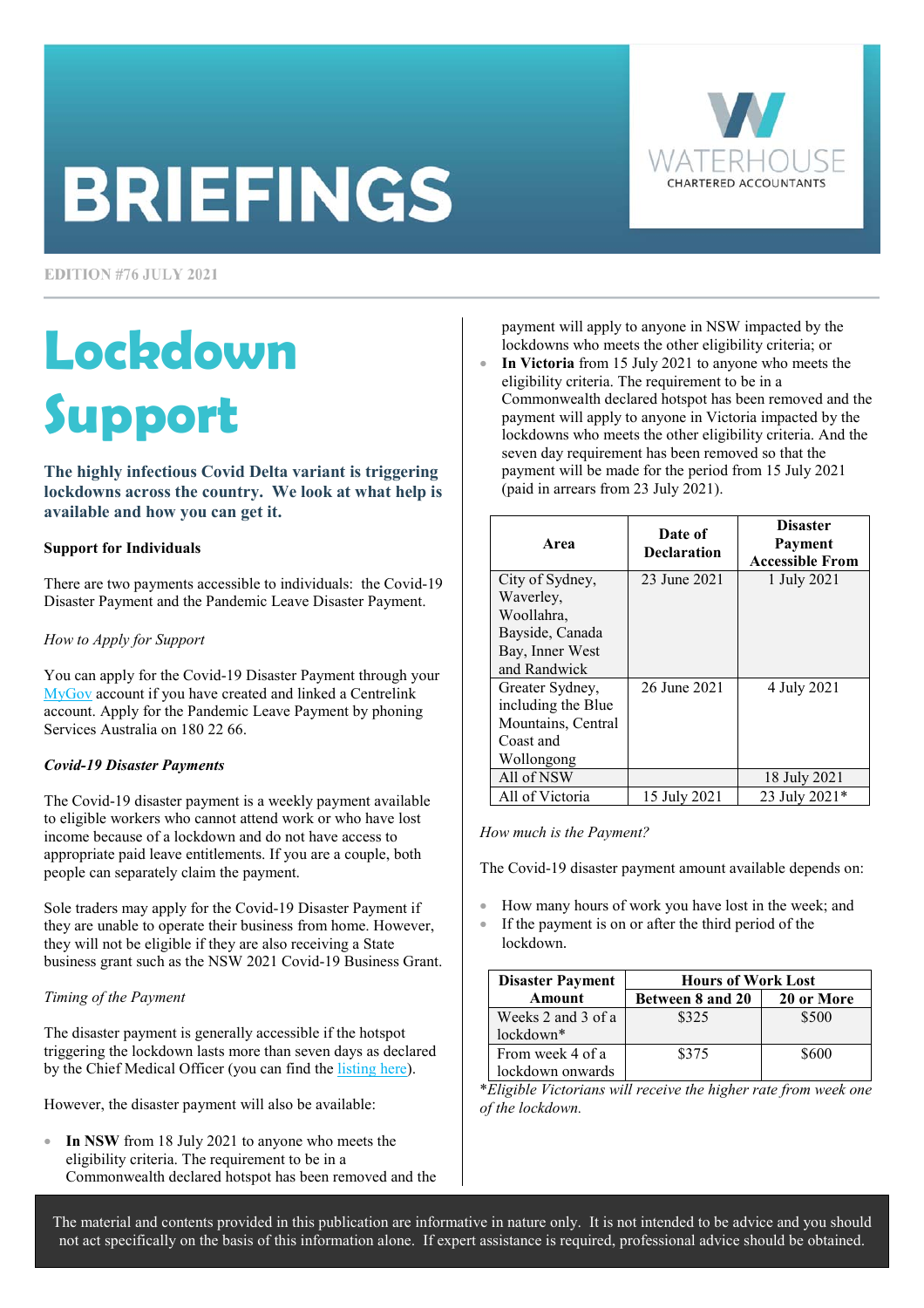

The payment applies to each week of lockdown you are eligible and is taxable (you will need to declare it in your income tax return).

#### *Eligibility*

The Covid-19 disaster payment is emergency relief. It is available if you:

- Live or work in an area that is subject to a state or territory public health order that imposes restriction on movement and is declared a Commonwealth Covid-19 hotspot; or
- Have visited an area that is a Commonwealth Covid-19 hotspot and you are subsequently subject to a restricted movement order when you return to other parts of New South Wales or interstate.

And you:

- Are an Australian citizen, permanent resident or temporary visa holder who has the right to work in Australia; and
- Are aged 17 years or over; and
- Have lost eight hours or more of work or a full day of your usual work as a result of the restrictions - losing work includes being stood down by your employer, not being assigned any shifts for the week of restrictions and being unable to work from home, losing a full day of what you were scheduled to work, but could not work because of a restricted movement order. This includes not being able to attend a full-time, part-time or casual shift of less than eight hours; and
- Do not have paid leave available through your employer (other than annual leave); and
- Are not receiving income support payments, a State or Territory pandemic payment, Pandemic Leave Disaster Payment or State small business payment for the same period. Income support payments include Age Pension, Austudy, Carer Payment, Disability Support Pension, Farm Household Allowance, JobSeeker Payment, Parenting Payment, Partner Allowance, Special Benefit, Widow Allowance, Youth Allowance and Income Support Supplement, Service Pension or Veteran Pension from the Department of Veterans' Affairs.

A liquid assets test of \$10,000 previously applied to the disaster payment, but was removed from Thursday, 8 July 2021.

#### *Pandemic Leave Disaster Payment*

The Pandemic Leave Disaster Payment is for those who have been advised by their relevant health authority to self-isolate or quarantine because they:

- Test positive to Covid-19;
- Have been identified as a close contact of a confirmed Covid-19 case;
- Care for a child, 16 years or under, who has Covid-19; or
- Care for a child, 16 years or under, who has been identified as a close contact of a confirmed Covid-19 case; or
- Care for a person who has tested positive to Covid-19.

#### *How much is the Payment?*

The payment is \$1,500 for each 14 day period you are advised to self-isolate or quarantine. If you are a couple, you both can claim this payment if you meet the eligibility criteria.

#### *Eligibility*

The Pandemic Leave Disaster Payment is available if you:

- Are an Australian citizen, permanent resident or temporary visa holder who has the right to work in Australia; and
- Are aged 17 years or over; and
- Are unable to go to work and earn an income; and
- Do not have appropriate leave entitlements, including pandemic sick leave, personal leave or carers leave; and
- Are not getting any income support payment, ABSTUDY Living Allowance, Paid parental leave or Dad and Partner Pay. Income support payments include Age Pension, Austudy, Carer Payment, Disability Support Pension, Farm Household Allowance, JobSeeker Payment, Parenting Payment, Partner Allowance, Special Benefit, Widow Allowance, Youth Allowance and Income Support Supplement, Service Pension or Veteran Pension from the Department of Veterans' Affairs.

The payment is taxable and you will need to declare it in your income tax return.

If you are uncertain of your eligibility, talk to Services Australia.

If you are concerned about the impact of disaster relief payments on you, talk to us.

#### *NSW Childcare Gap Fee*

From 19 July 2021, the Government is enabling childcare services in NSW Local Government Areas subject to stay at home orders to waive gap fees for parents keeping their children at home due to current Covid-19 restrictions. The gap fee is the difference between the Child Care Subsidy (CCS) the Government pays to a service and the remaining fee paid by the family.

The childcare gap fee waiver is only applicable where the childcare service opts in.

The current Local Government Areas are: Bayside, Blacktown, Blue Mountains, Burwood, Camden, Campbelltown, Canada Bay, Canterbury-Bankstown, Central Coast, Cumberland,

#### **Head Office**

Suite 12 Level 3. **Gateway Building** 1 Mona Vale Road Mona Vale NSW 2103 **Sydney Office** Suite 802 Level 8 23 O'Connell Street Sydney NSW 2000

T 02 8973 2222 admin@waterhouseca.com.au www.waterhouseca.com.au ABN 60 535 258 608

Liability limited by a scheme Elebrity immedibly a scrieme<br>approved under Professional<br>Standards Legislation

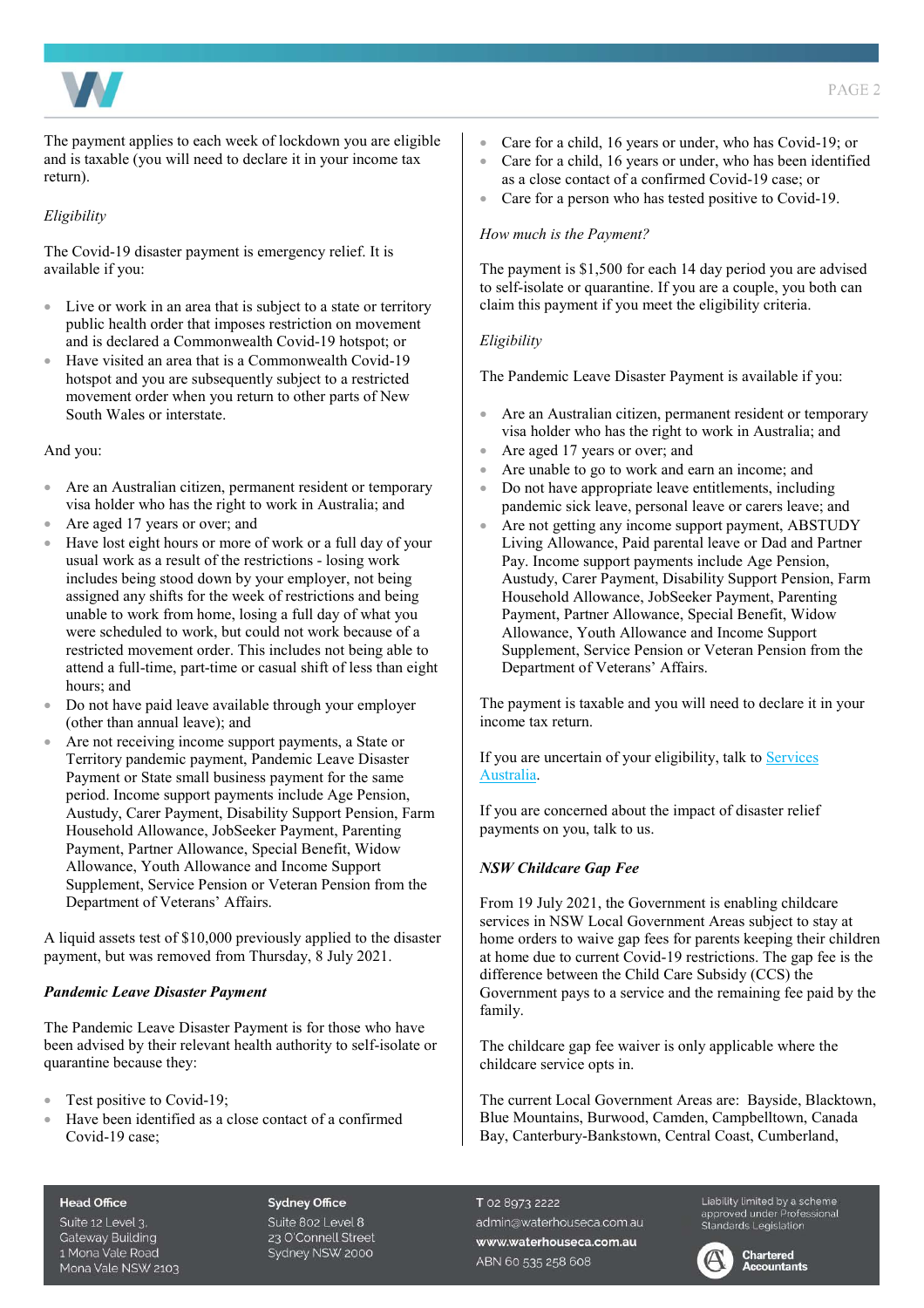

Fairfield, Georges River, Hawkesbury, Hornsby, Hunters Hill, Inner West, Ku-Ring-Gai, Lane Cove, Liverpool, Mosman, North Sydney, Northern Beaches, Parramatta, Penrith, Randwick, Ryde, Shellharbour, Strathfield, Sutherland Shire, Sydney, The Hills Shire, Waverley, Willoughby, Wollondilly, Wollongong and Woollahra.

# *NSW Eviction Moratorium*

The NSW Government will introduce a targeted eviction moratorium to protect residential tenants who have lost 25% of their income due to Covid-19.

# *60 Day Freeze on Evictions*

Tenants who cannot pay their rent in full because they are impacted by the recent Covid-19 outbreak cannot be evicted between now and 11 September 2021.

# *Financial Support for Landlords*

Residential landlords who decrease rent for impacted tenants can apply for a grant of up to \$1,500 or land tax reductions depending on their circumstances. The land tax relief will be equal to the value of rent reductions provided to financially distressed tenants for up to 100% of the 2021 land tax year liability.

#### **Support for Your Business**

If your business has been adversely impacted by the recent lockdown in NSW, support is available.

The NSW and Federal Governments have announced a series of new measures to support business during extended lockdowns of four weeks or more:

- Up to \$15,000 through the expanded NSW 2021 Covid-19 business grants program;
- Up to \$10,000 cashflow support per week;
- NSW micro business grants;
- NSW payroll tax deferrals and a 25% payroll tax waiver;
- NSW rent protections and grants; and
- NSW sector support for the arts and accommodation sector.

You can streamline the process of applying for business support by ensuring:

- Your business and contact details are up-to-date on the [Australian Business Register;](https://www.abr.gov.au/) and
- Your personal and business details are up-to-date and you have [a MyServiceNSW a](https://api.service.nsw.gov.au/as/authorization.oauth2?client_id=apigee_myaccount&response_type=code&scope=openid%20profile%20email&redirect_uri=https://api.g.service.nsw.gov.au/v1/identity/oauth/callback&state=rrt-3315483909803472138-c-gsy1-19349-2116554-1&nonce=V1tCkBF5Jw7yF0wluQ_fHnvIUwqG76T4BrPQyj2TNJY&code_challenge=xBxy8hUxiG4xjCgy0TZnVy8Eot5J2XWTqyZj_YhSaLw&code_challenge_method=S256#/email)ccount with a business profile.

#### *2021 Covid-19 Business Grant of up to \$15,000*

The previously announced small business grants have been increased to up to \$15,000 and expanded to eligible businesses (including not-for-profits and sole traders) with annual wages of up to \$10 million.

The value of the grant is determined by the impact of the lockdown on your turnover. Your business will need to prove a decline in turnover across a minimum two week period after commencement of the major restrictions.

| <b>Decline in Turnover</b> | Grant    |
|----------------------------|----------|
| $70% +$                    | \$15,000 |
| $50\%$ or more             | \$10,500 |
| $30\%$ or more             | \$7,500  |

### *Eligibility*

The 2021 COVID-19 business grant is available if you:

- Have an active ABN; and
- Can demonstrate that your business was operating in NSW as at 1 June 2021; and
- Have had total annual Australian wages of \$10 million or less as at 1 July 2020; and
- Have had an aggregated annual turnover between \$75,000 and \$50 million (inclusive) for the year ended 30 June 2020; and
- Have unavoidable business costs from 1 June 2021 to 17 July 2021 for which there is no other Government support available; and
- Maintain employee headcount as at  $13$  July  $2021$  the number of people you employed in NSW, including fulltime, part-time and casuals that have been employed by the business for more than 12 months; and
- Have experienced a decline in turnover of at least 30% over a minimum two week period from 26 June 2021 to 17 July 2021, compared to the same period in 2019. For businesses and not-for profits on the NSW border with Victoria impacted by lockdown orders that began on 27 May 2021 use the turnover period from 27 May 2021 to 17 July 2021 compared to the same period in May and/or June and/or July 2019.

GST concepts are used in determining whether the business has suffered a decline in turnover of at least 30%.

Businesses that are not able to meet all the eligibility criteria can still potentially qualify for the grant, but it will normally be necessary to contact Service NSW to discuss the situation before applying.

Non-employing businesses such as sole traders are not eligible to apply if persons associated with the business, and who derive

#### **Head Office**

Suite 12 Level 3. **Gateway Building** 1 Mona Vale Road Mona Vale NSW 2103

#### **Sydney Office**

Suite 802 Level 8 23 O'Connell Street Sydney NSW 2000 T 02 8973 2222 admin@waterhouseca.com.au www.waterhouseca.com.au ABN 60 535 258 608

Liability limited by a scheme 

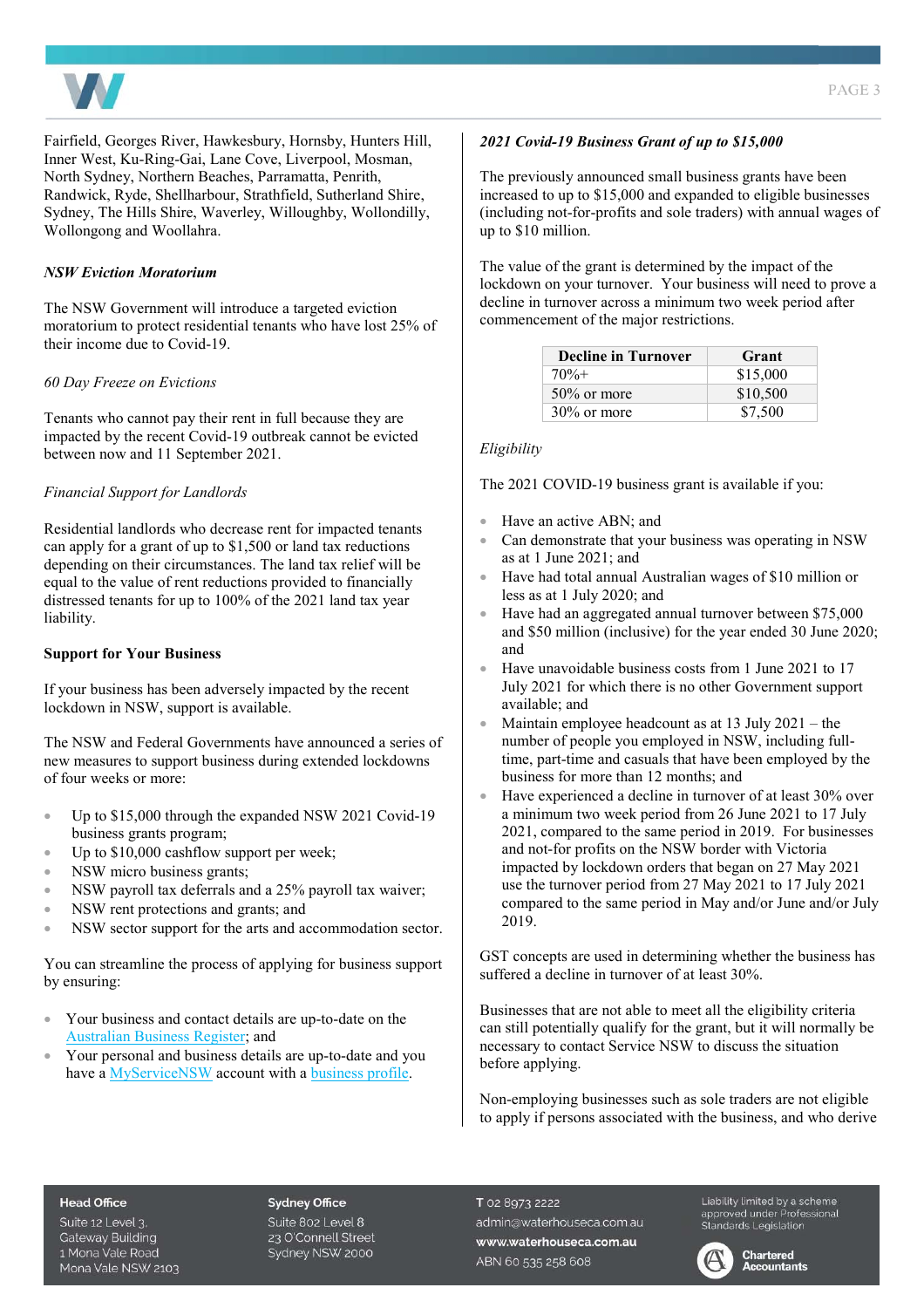

income from it, have applied for, or are receiving, the Commonwealth Covid-19 Disaster Payment.

We can work with you to help you assess your eligibility and apply for the grant.

*How to Apply* 

Applications are made online throug[h ServiceNSW.](https://www.service.nsw.gov.au/transaction/2021-covid-19-business-grant)  Applications close at 11.59 pm on 13 September 2021.

# *JobSaver: Cashflow Support of up to \$10,000*

A cashflow support payment between a minimum of \$1,500 and a maximum of \$10,000 per week based on 40% of the NSW payroll payments of your business (including not-for-profits).

Businesses without employees that meet the eligibility criteria, such as sole traders, will be able to access a payment of \$1,000 per week.

The cashflow support will cease when lockdown restrictions are eased or when the Commonwealth hotspot declaration is removed.

The cashflow support payments will be made weekly.

# *Eligibility*

- Annual turnover between \$75,000 and \$50 million:
- Demonstrate a 30% decline in turnover;
- Maintain your full-time, part-time and long-term casual staffing level as of 13 July 2021;
- Impacted by the current Greater Sydney Covid-19 restrictions.

#### *How to Apply*

Applications for the cashflow support benefit have not yet opened, but you can register your interest through [ServiceNSW.](https://www.service.nsw.gov.au/covid-19-business-support-2021) 

# *\$1,500 Micro Business Grants*

A new grant for micro businesses (including sole traders) providing \$1,500 per fortnight while lockdown restrictions apply. The grants are available from week one of the lockdown until restrictions are eased.

# *Eligibility*

- Annual turnover of more than \$30,000 and less than \$75,000;
- Demonstrate a 30% decline in turnover;
- The business provides the primary income source for a person associated with the business;

Impacted by the current Greater Sydney Covid-19 restrictions.

#### *How to Apply*

Applications for the cashflow support have not yet opened, but you can register your interest through [ServiceNSW.](https://www.service.nsw.gov.au/covid-19-business-support-2021) 

# *Payroll Tax Relief*

*Payroll Tax and Lodgement Deadline Deferred* 

NSW payroll tax has been deferred for July and August 2021 until 7 October 2021 for all businesses.

The due date for the 2020/21 annual reconciliation has also been deferred until 7 October 2021.

#### **Previous payroll tax deferrals and payment arrangements for 2020/21 due in July 2021 have not been deferred.**

*25% Payroll Tax Waiver for Businesses between \$1.2 million and \$10 million* 

Businesses with Australian wages of between \$1.2 million and \$10 million that have experienced a 30% decline in turnover will be provided with a 25% payroll tax waiver in 2021/22. Further details of the reduction will be available by the end of August fro[m RevenueNSW.](https://www.revenue.nsw.gov.au/news-media-releases/covid-19-tax-relief-measures/covid-19-coronavirus-and-payroll-tax) 

#### *Rent Protections and Grants*

Commercial and retail rent protections will be reinstituted.

#### *Eviction Moratorium*

Legislative amendments will shortly be introduced providing a short-term eviction moratorium for rental arrears where a residential tenant suffers loss of income of 25% due to Covid-19 and meets certain other criteria. The moratorium applies to tenants with an annual turnover of \$50 million or less.

Commercial and retail landlords will need to attempt mediation before recovering a security bond or locking out or evicting a tenant impacted by Public Health Orders.

# *Land Tax Relief*

Land tax relief equal to the value of rent reductions provided by commercial, retail and residential landlords to financially distressed tenants will be available for up to 100% of the 2021 land tax liability.

[See Residential Tenancies Moratorium Application for rent](https://www.fairtrading.nsw.gov.au/__data/assets/pdf_file/0008/909728/Application-for-rent-negotiation.pdf)  negotiation.

#### **Head Office**

Suite 12 Level 3. **Gateway Building** 1 Mona Vale Road Mona Vale NSW 2103

#### **Sydney Office**

Suite 802 Level 8 23 O'Connell Street Sydney NSW 2000

T 02 8973 2222 admin@waterhouseca.com.au www.waterhouseca.com.au ABN 60 535 258 608

Liability limited by a scheme 

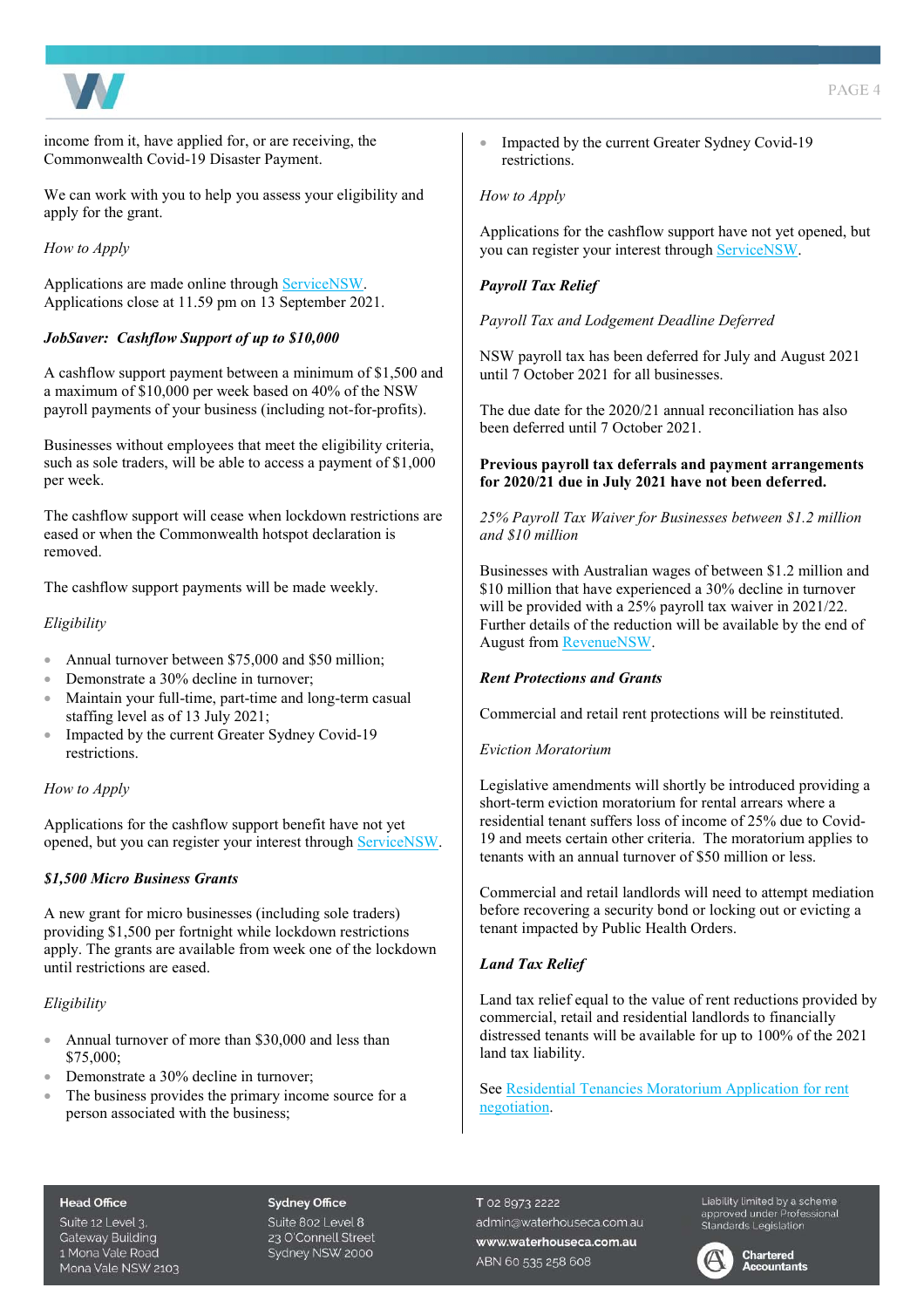

# *Specific Sector Based Support*

#### *Arts Community*

A \$75 million support package will be provided to the performing arts sector to be administered b[y Create NSW.](https://www.create.nsw.gov.au/news-and-publications/news/75-million-stimulus-package-for-performing-arts-and-live-music-sector/) 

The package will be delivered in two stages:

- Immediate support to provide relief to eligible organisations who were staging performances during the period covered by the Public Health Orders; and
- Funding available to support eligible organisations to reschedule performances once it is safe for restrictions to ease.

Eligible organisations include performing arts organisations with heavy reliance on box office income, including not-forprofit performing arts companies who were staging, or scheduled to stage performances during the lockdown period, commercial producers and some live music venues.

Organisations will need to provide evidence of performances scheduled, venues and average ticket prices.

[CreateNSW](https://www.create.nsw.gov.au/category/funding-and-support/) will open applications from 23 July 2021.

### *Accommodation Sector*

A \$26 million support package for eligible tourism accommodation providers that have lost business during the school holiday period. Assistance will be based on the number of cancelled "room nights: of:

- \$2,000 for up to 10 room nights; or
- \$5,000 for 11 or more room nights.

To be eligible, you will need to be able to show evidence of cancellations for lost room nights between 25 June and 11 July 2021.

# *Gaming Machine Tax Deferrals*

All businesses paying hotel or club gaming machine tax will be able to defer the taxes for the 2021/22 financial year:

- Hotels: deferrals for the June and September quarters until 21 January 2022; and
- Clubs: deferrals for the August quarter until 21 December 2022.

#### *Northern Territory*

The Territory Business Lockdown Payment Program provides a payment of \$1,000 to [eligible T](https://businessrecovery.nt.gov.au/terms-and-conditions)erritory enterprises with less

than 20 full-time equivalent staff. [Applications](https://businessnt.smartygrants.com.au/lockdownpayment) close on 16 July 2021.

#### *Queensland*

A Small Business Covid-19 [Adaption Grant o](https://www.business.qld.gov.au/starting-business/advice-support/grants/adaption)f between \$2,000 and \$10,000 is available t[o eligible r](https://www.business.qld.gov.au/starting-business/advice-support/grants/adaption#eligibility)egional Queensland businesses. The grant requires your business to have suffered a decline in turnover of at least 30% because of Covid-19 for at least one month since 23 March 2020. The grant is accessible to businesses with less than 20 staff.

#### *Western Australia*

A second round of **Small Business Lockdown Assistance Grants** of \$3,000 are available to eligible businesses in Perth, Peel and regional WA impacted by recent lockdowns. Applications are not yet open, but you can register for updates. Specific *industry* [assistance i](https://www.wa.gov.au/organisation/department-of-the-premier-and-cabinet/covid-19-coronavirus-support-business)s also available.

Direct grants and funding to South Australian and ACT businesses are applicable when extended lock-downs are imposed.

# **Business in a Post-Pandemic Environment**

# **Countries that have experienced the worst of the pandemic give Australian businesses an insight into what to expect in a post-lockdown environment.**

Australia, like New Zealand, has managed Covid-19 on an elimination basis, i.e. lockdowns and border closures to keep the virus out. And it has worked comparatively well, with New Zealand suffering 26 deaths (0.5 per 100,000 people) and Australia 910 deaths (3.7 per 100,000) compared to the UK with over 128,000 deaths (191 per 100,000), India over 400,000 deaths (29.8 per 100,000), Brazil over 500,000 deaths (250.4 per 100,000) and the United States with over 600,000 deaths (184.3 per 100,000).

But the flip side of a Covid-19 elimination strategy is a slow vaccine rollout - not only are global vaccine supplies predominantly directed to first world nations with higher mortality rates, but vaccination reticence has taken hold (the "I'll wait and see what happens" mentality). Deciding whether to get a vaccination (and making the appointment) is easy to put off when your life, and the well-being of those around you, is

#### **Head Office**

Suite 12 Level 3. **Gateway Building** 1 Mona Vale Road Mona Vale NSW 2103

#### **Sydney Office**

Suite 802 Level 8 23 O'Connell Street Sydney NSW 2000 T 02 8973 2222 admin@waterhouseca.com.au www.waterhouseca.com.au ABN 60 535 258 608

Liability limited by a scheme approved under Professional<br>Standards Legislation

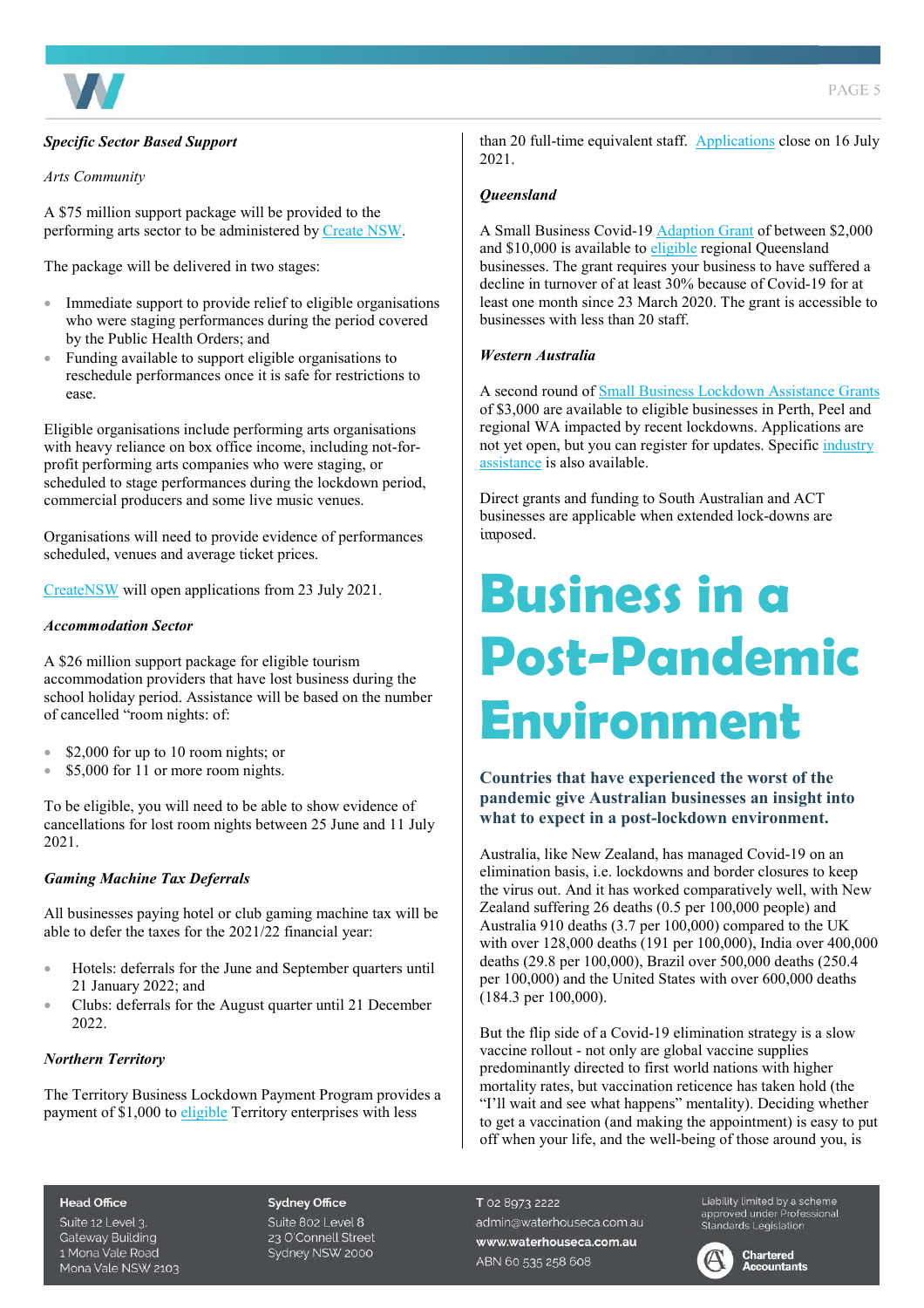



not in danger. We saw this psychology at play in Sydney and Melbourne when vaccination rates increased in response to the spread of the Delta variant.

While all of this might not have a direct impact on businesses, it does impact on the timing of the recently announced National Plan to transition Australia's Covid response, and this plan will determine what the business environment will be like over the coming year.

The National Plan has signalled a policy shift from our current focus on Covid infection rates, to two new key determinants: vaccination and hospitalisation rates.

At present, Australia has administered 33 vaccination doses per 100 people. New Zealand is at just over 26 doses per 100 utilising Pfizer and the recently approved Johnson & Johnson's Janssen Covid-19 vaccine, and Japan is at over 42 doses per 100.

Australia will pursue an elimination (or "double doughnut") strategy until vaccination rates rise to a level where the risk of hospitalisation and death from the virus is relatively low. However, we do not know what these thresholds look like at present with the Government and Covid-19 Task Force yet to make its recommendations.

Australia cannot move from an elimination strategy to "living with Covid" in a few months without unacceptable hospitalisation and death rates, e.g. the UK is moving to no restrictions despite over 160 people dying of Covid and just under 2,500 hospitalised in the last seven days.

The National Plan identifies four stages and the actions of each of those stages. In brief:

- 1. Phase 1 current strategy;
- 2. Phase 2 post-vaccination phase eased restrictions for those who have been vaccinated and lockdowns only when hospitalisation rates spike;
- 3. Phase 3 consolidation phase no lockdowns and pursuit of a "vaccination passport" concept where those who are vaccinated can travel freely domestically, and travel bubbles extended to more countries; and
- 4. Final phase the living with the virus stage with uncapped inbound arrivals, including accepting non-vaccinated international travellers if they pass a pre- and post-arrival Covid test.

Data is only just emerging on the impact of vaccination rates on hospitalisations and death rates, but only a small number of countries have enough of their populations vaccinated to provide a reliable sample - Israel (120 doses per 100 people), the UK (119 per 100) and the US (100 per 100). Even when the Australian vaccination targets are confirmed, we should expect these phases to move over time if hospitalisations increase beyond acceptable levels and if new and deeper data suggests a

change in tack (like with the rollout of the AstraZeneca vaccine). In addition, it is likely that the states and territories will continue to have the final say on what is acceptable. All of this means that while we will have a National Plan, business should remain vigilant and prepare for a potentially longer transition period than what is announced.

### **The National Plan's Impact on Business**

The economic impact of Covid-19 is unlike any other, with some businesses suffering a fatal blow while others have benefited. Covid's impact varies sector by sector and region by region as we bounce from one set of operating conditions to another depending on the Government's response to outbreaks.

Cashflow is a dominant concern with ABS data showing a decline in the number of businesses expecting an increase in revenue between February 2021 (27%) and July 2021 (18%).

The National Plan will impact differently on different sectors, and it will be important for business operators to understand the potential impact on them at each phase:

- Phase 1 be prepared for further ad hoc lockdowns and restrictions:
	- Map the impact of restrictions on your business, your cashflow and your team and what you will need to survive. Understand whether it is worth trading, the cost of trading and the potential of hibernating; and
	- Model contingency scenarios and understand the best available action;
- Phase  $2 -$  taking advantage of eased restrictions:
	- Lock in any Covid gains this might be keeping or adapting any new services, building on new technologies or nurturing a database of new customers (while protecting your relationship with your existing customers). Business has changed so understand what has changed and how you can benefit from these changes; and
- Phase  $3$  no lockdowns and returning travel:
	- Understand what your customer base will look like when restrictions ease. If your business benefited from Covid, is there a potential to be detrimentally impacted when your customers have greater choice? If eased restrictions open new or returning opportunities, what can you do to drive this business to you?

Covid impacts differently depending on the business, the sector and geographic location. There is no one size fits all approach to surviving and thriving. If you would like us to review your business' circumstances and ensure you have the depth of information you need to make the right decisions, please contact us.

#### **Head Office**

Suite 12 Level 3. **Gateway Building** 1 Mona Vale Road Mona Vale NSW 2103

#### **Sydney Office**

Suite 802 Level 8 23 O'Connell Street Sydney NSW 2000

T 02 8973 2222 admin@waterhouseca.com.au www.waterhouseca.com.au ABN 60 535 258 608

Liability limited by a scheme approved under Professional<br>Standards Legislation



#### **Chartered Accountants**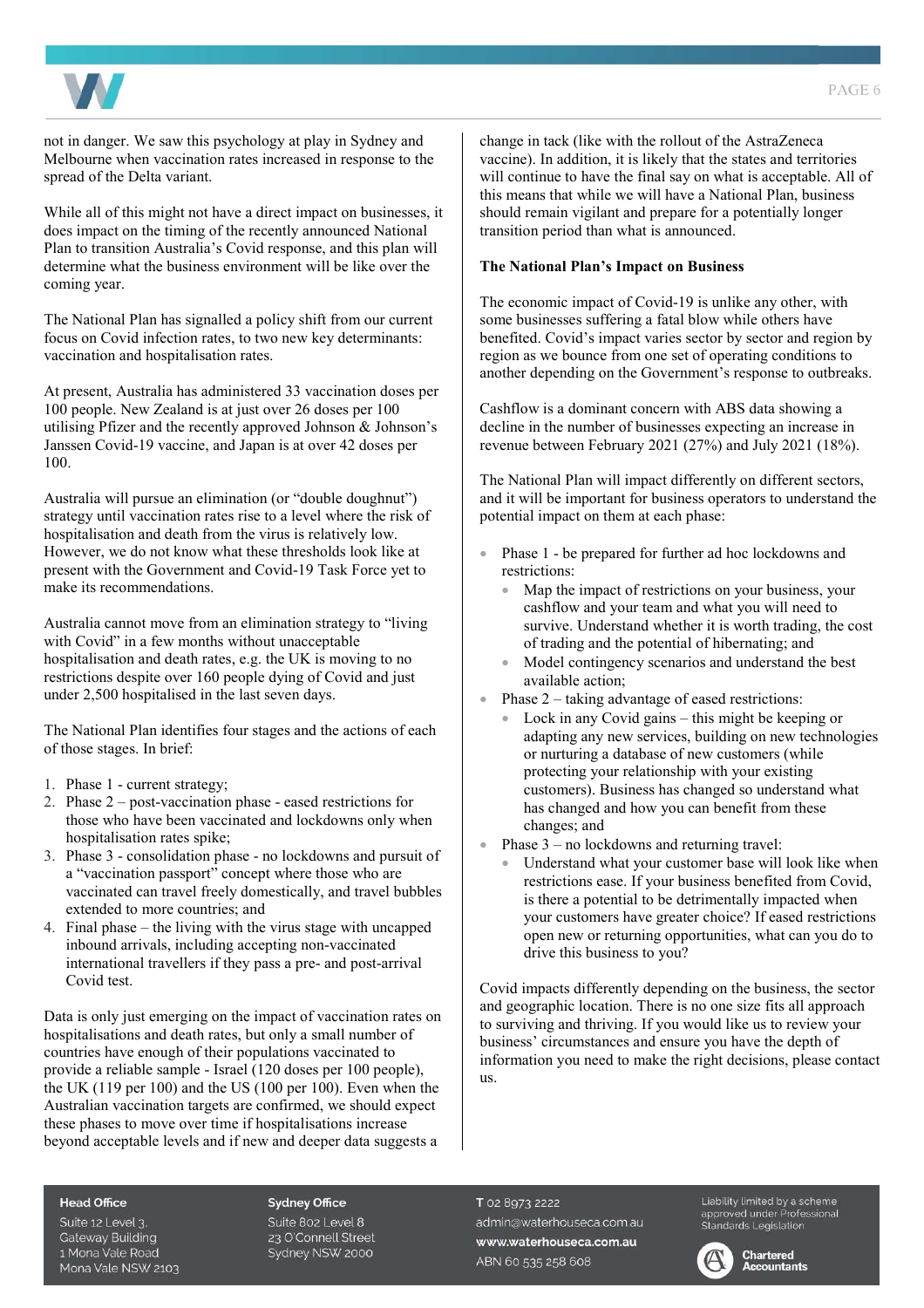

# **Six Member SMSFs – the Issues and Opportunities**

**From 1 July 2021 the maximum number of members a self-managed superannuation fund (SMSF) can have increased from four to six. Why would you have a fund with six members, and what are the implications?** 

Recently enacted laws increased the maximum number of allowable members in an SMSF and small APRA fund from four to six.

Currently, over 70% of SMSFs have just two members and those with four members represent only 4% of the SMSF population. The use of six member funds is likely to be small, but adds additional choice and flexibility.

# *Family Groups*

Six member funds provide family groups with a vehicle for controlling superannuation savings and investment strategies. For families with more than four members, previously the only real option was to create two SMSFs (incurring extra costs) or place their superannuation in a large fund.

A larger fund also offers a level of protection if a fund member is travelling overseas for a prolonged period of time. The residency rules require, amongst other things, 50% of members measured by market value to be in Australia.

# **Estate Planning**

Estate planning is a benefit of the new laws, particularly taxeffective inter-generational wealth transfer as the assets of a fund generally are not part of an estate. Take the example of a family business that holds the commercial property of the business in their family SMSF. If the parents die, the children might keep running the business and maintain the commercial property within the SMSF as an asset. Holding assets within the SMSF also provides a level of asset protection from creditors.

### **The Problem Areas**

- Investment decisions within a fund problems can occur when members have different investment needs, e.g. parents might be closer to retirement while the children are focussed on the longer term. The investment strategy of the fund may not meet everyone's requirements;
- Disputes the more members in a fund the greater the potential for disputes. For those with legal capacity to be a trustee (18 or over), the rules relating to the appointment and dismissal of trustees, voting rights and meetings need to be clear; and
- What happens when a member dies  $-$  steps need to be taken to ensure that when a member of the fund dies, their wishes are respected. For example, appointing a legal personal representative as trustee, reversionary pensions or binding death nominations.

# **Who cannot have a Six Member Fund?**

Not all SMSFs will have the option to allow six members because, in some instances, the number of individual trustees that a trust can have is limited to less than five or six trustees by state legislation (Queensland, for example). In these cases, fund members might opt to use a corporate trustee.

#### **Administrative Impact on an SMSF**

The change from four to six members updates the definition of an SMSF and, as a result, has practical impacts across other Acts and Regulations.

Sign-off requirements for an SMSF's accounts and financial statements will change. Currently, if an SMSF has more than one director member, its accounts and statements must be signed by at least two members in their capacity as individual trustee or as a director of a corporate trustee. As there cannot be more than four members of an SMSF under the current rules, these requirements ensure that all members sign the accounts and statements of SMSFs with one or two members. For SMSFs with three or four members, at least half of the members must sign its accounts and statements for an income year. Under the updated requirements, an SMSF with one or two directors or individual trustees must have its accounts and statements signed by all of those directors or trustees. For all other SMSFs (that is, those with between three and six directors or trustees), the accounts and statements of the SMSF must be signed by at least half of the directors or individual trustees.

#### **Head Office**

Suite 12 Level 3. **Gateway Building** 1 Mona Vale Road Mona Vale NSW 2103

#### **Sydney Office**

Suite 802 Level 8 23 O'Connell Street Sydney NSW 2000 T 02 8973 2222 admin@waterhouseca.com.au www.waterhouseca.com.au ABN 60 535 258 608

Liability limited by a scheme Elebrity immedibly a scrieme<br>approved under Professional<br>Standards Legislation